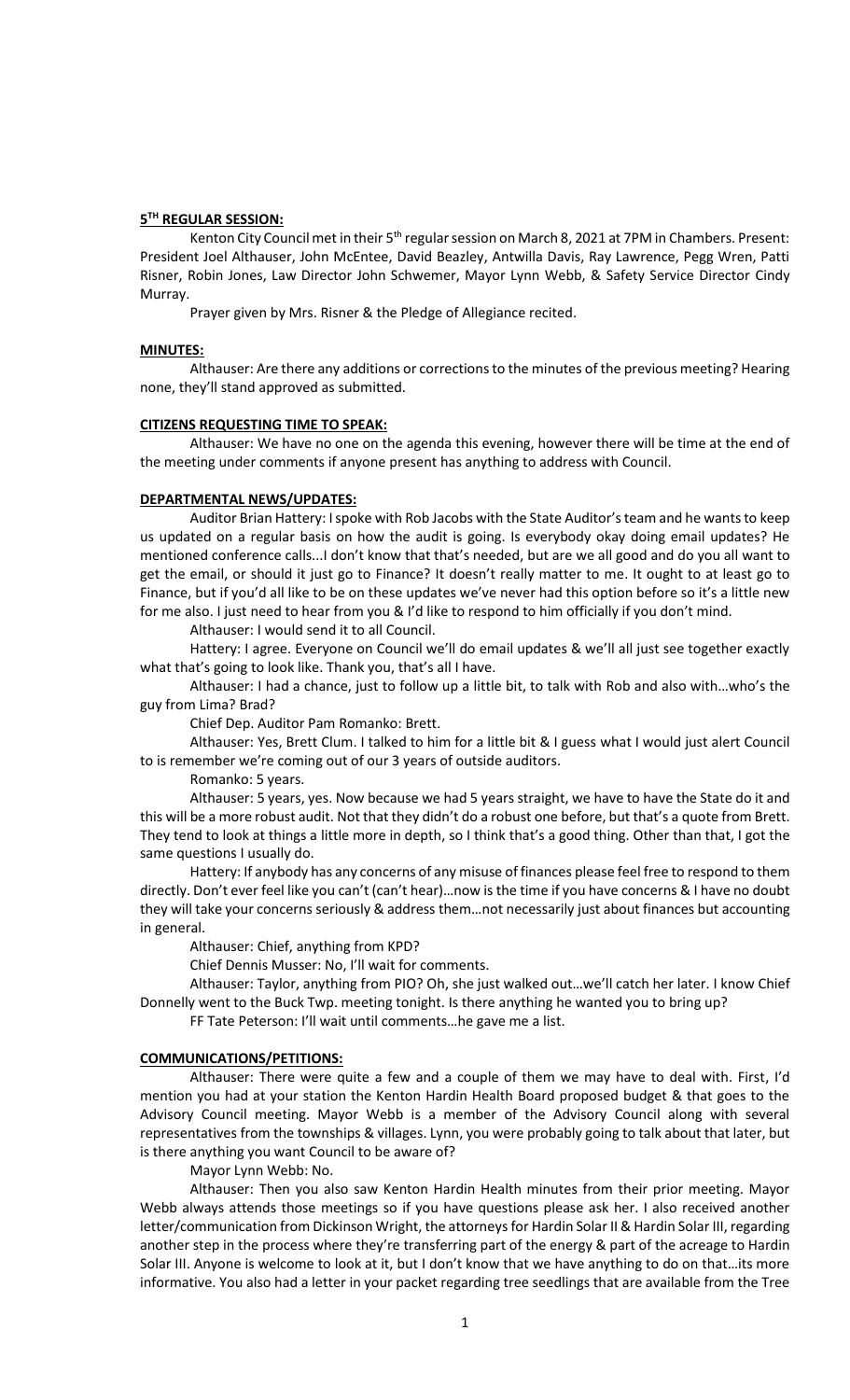Commission. I think there was information on how to go about signing up for those. Then the last item is from the Freedom Celebration Fireworks Committee…I think we have that budgeted. I know we didn't give last year so we can talk about this later & see what you think you might want to do. Are there any other communications?

## **MONTHLY/ANNUAL REPORTS:**

Althauser: In your packets you have the Income Tax report, the KPD report, Water & Sewer, plus a couple of new ones. Cindy, do you want to explain the new reports?

Murray: The first is a monthly water loss report. It shows we've had a 40% loss…we've put meters on the buildings & places that use water (ie: city hall, etc.) but we've never had an accurate amount of usage because we weren't charging them so we're trying to get this 22% down to 14%. We made a lot of headway getting it down to 22%, but the goal is 14% so we'll keep identifying places where we're using water or losing it and getting those places fixed. The other report in there is from the sewer dept. It's just kind of letting you see on the graph what the plant was designed for…2.4 million gallons per day and you can see that most of the time we are processing over that amount. At the top of the sheet you can see the bypass and anytime we have a bypass we have to report it to the EPA. I just wanted to let you guys know what goes on down there & that's why we're doing some of the projects that we're doing. We also added some things to the bottom of the monthly deposit record that Mary Ann gives out every month. We showed what Republic bills us and you can see what accounts are delinguent, how much they're delinquent for, & you can see what we brought in vs. what we billed. If there is anything else you want to see on these reports just let us know, or any other report that you'd like to see.

Althauser: Questions for Cindy?

Davis: Cindy, on the delinquent bills is it everything that's 30 days delinquent or is it 60 day delinquency that we're getting reported?

Murray: It's everything that's delinquent on their account.

Davis: Okay so if it's the 60 we've got it on this report.

Murray: Yes. Those are the top 5 that are listed down there & then there's a total delinquency. Davis: Thank you.

Althauser: Thanks, Cindy. Those are very beneficial reports.

### **COMMITTEE REPORTS:**

Finance, Beazley: Finance hasn't met since our last meeting. We'll be discussing tonight initially the legislation that Finance proposed. Regional Planning did meet & I'm sure the Administration is well aware of the deadlines coming up soon for the next round of funding & projects. Things are looking very promising for the things we have already requested. I'd note that the normal Regional Planning meeting for April which would be the  $1<sup>st</sup>$  Thursday is April  $1<sup>st</sup>$  also Maundy Thursday, so we'll be delaying that Regional Planning meeting for 2 weeks until the 15<sup>th</sup>. That will be the full commission meeting.

Davis: Nuisance will meet Thursday. It is a public meeting & we'll be here at 6PM. Safety hasn't met yet, and the Cemetery met last Monday. We're getting ready to kick off the season & get ready for Memorial Day & move towards the warm weather. If anybody is looking for a position, please stop out & see Jerry.

MOP, Wren: Nothing.

Bart Steele: Are you looking at volunteers?

Davis: No, we're looking to hire another employee at the Cemetery.

## **OLD BUSINESS:**

**ORDINANCE NO. 21-002, 2ND READING, TITLE ONLY; AN EMERGENCY ORDINANCE TO APPROVE THE EDITING AND INCLUSION OF CERTAIN ORDINANCES AS PARTS OF THE VARIOUS COMPONENT CODES OF THE CODIFIED ORDINANCES; TO PROVIDE FOR THE ADOPTION OF NEW MATTER IN THE UPDATED AND REVISED CODIFIED ORDINANCES; TO PROVIDE FOR THE PUBLICATION OF SUCH NEW MATTER; AND TO REPEAL ORDINANCES AND RESOLUTIONS IN CONFLICT THEREWITH.**

Althauser: I'd ask Council to consider the suspension of rules. The updated ordinances are actually already on the website.

**Motion by Mr. Beazley & second by Mr. Lawrence that the rules requiring legislation of a permanent or general nature to be read on three separate days, be suspended. Roll call vote, 7 ayes; motion carried.**

**Motion by Mrs. Risner & second by Mrs. Wren to approve Ordinance No. 21-002.**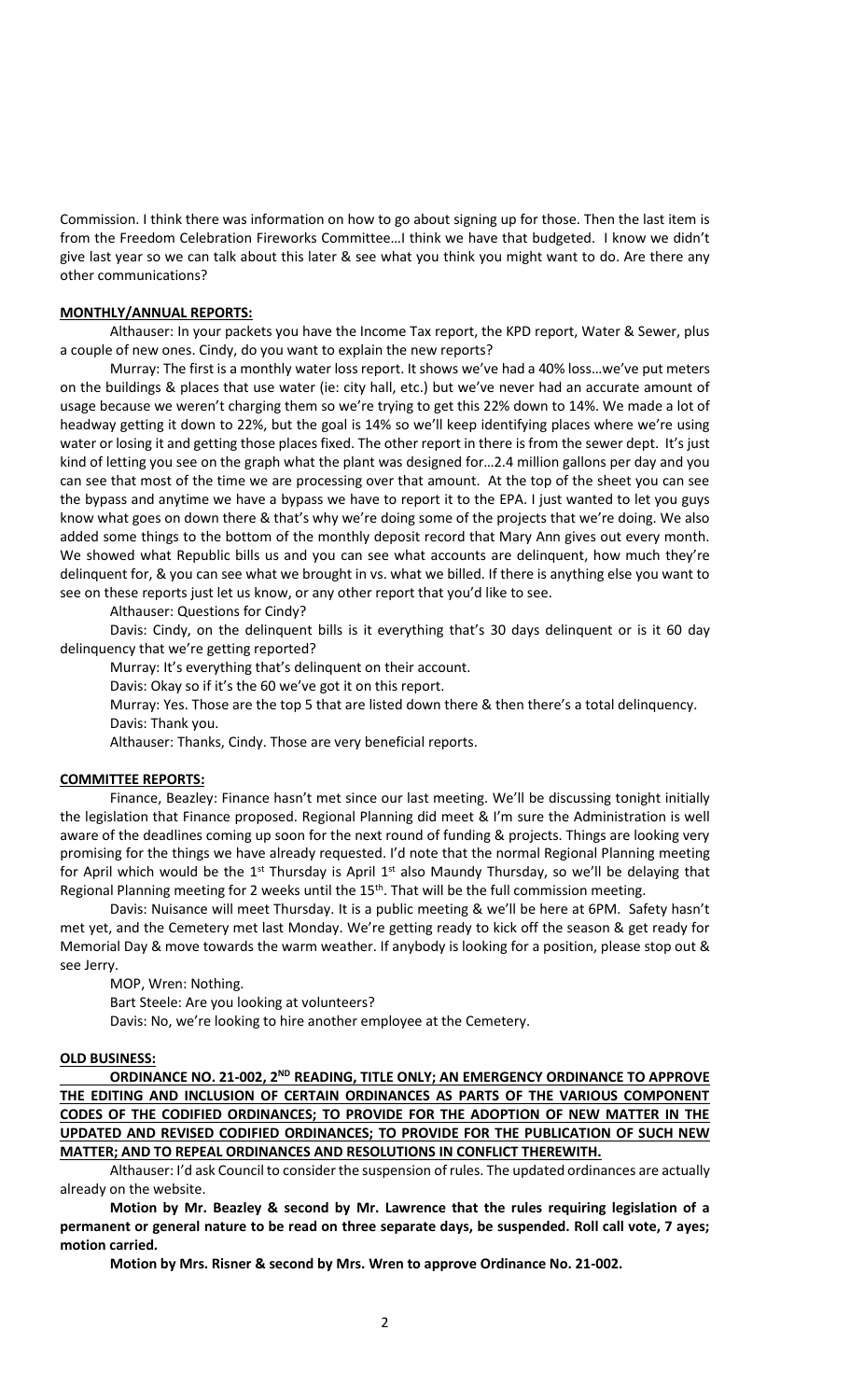Althauser: Is there any discussion? **(Roll call vote, 7 ayes; motion carried)** Is there any further old business that ought to be considered?

## **NEW BUSINESS:**

**ORDINANCE NO. 21-004, 1ST READING, TITLE ONLY; AN ORDINANCE PROVIDING FOR ADDITIONAL APPROPRIATIONS FOR THE YEAR 2021 FOR THE CITY OF KENTON, OHIO AND DECLARING AN EMERGENCY.**

Althauser: I believe these items have already been discussed but Finance or Pam do you want to talk about it?

Romanko: This is for the downtown design. Council already approved the contract with OHM last year, but I didn't have a breakdown for storm, sewer, etc. yet so it wasn't in the budget. Now we have received a bill for OHM, so I need to get this in place.

Althauser: Pam, do you want this passed tonight?

Romanko: Well, yes if possible because then everything will be set up & ready to go when we get our funding.

**Motion by Mr. Beazley & second by Mrs. Risner that the rules requiring legislation of a permanent or general nature to be read on three separate days, be suspended. Roll call vote, 7 ayes; motion carried.**

**Motion by Mrs. Risner & second by Mr. McEntee to approve Ordinance No. 21-004.**

Althauser: Is there any discussion? **(Roll call vote, 7 ayes; motion carried)**

**ORDINANCE NO. 21-005, 1ST READING, TITLE ONLY; AN ORDINANCE AMENDING AND RESTATING KENTON CODIFIED ORDINANCE SECTIONS 1044.07, 1044.08 & 1044.09 PERTAINING TO STORMWATER SEWERS IN THE CITY OF KENTON AND DECLARING AN EMERGENCY.** 

Althauser: John, do you want to give a high-level overview of this one & maybe the next two, or do you want to do them one at a time?

Schwemer: Sure. At the request of Finance, I was asked to basically draft the rate recommendation of RCAP, which again was recommended by Finance as a result of the last few Finance meetings. The Ordinance 21-006 is really the rate ordinance that we'd discussed and again recommended by RCAP; however, Ord. 21-005 basically would change our sewer system ordinance to allow for the collection of stormwater. Right now it addresses storm & sanitary sewer, but there is no real mechanism for us to collect & assess. So that's really just creating that & it addresses unpaid charges. In our codifieds we do not have that. It's always been a standalone ordinance & that's the way I'm continuing this. So this just allows for that with storm sewer. Resolution 21-001, we do not have stormwater collection fund so that's setting up a new enterprise fund for the collection. Again, Ord. 21-006 is the actual rate passage for the water, sanitary & storm. Dave, you can fill in any gaps with anything you'd like to add. So that's kind of what I thought we needed to get done was to get the recommendation from RCAP & Finance on the table & be able to collect & assess appropriately.

Beazley: This is the vehicle whereby we can collect & the resolution sets up the fund. One of the big issues that's driven Phase I & now Phase II is the separation of sanitary & storm sewage for the purposes of satisfying the EPA & doing better work for our citizens quite frankly. So that's the gist of Finance's recommendation on this.

Althauser: Are there any questions about item B, Ord. 21-005? Okay, I'd ask you try to familiarize yourself with that further. David & the rest of Finance can be very knowledgeable if you have questions. If there are no objections, we'll let item B lay on the table until the next meeting for the  $2^{nd}$  read.

# **RESOLUTION NO. 21-001, 1ST READING, TITLE ONLY; A RESOLUTION ESTABLISHING AN ENTERPRISE FUND FOR THE COLLECTION OF REVENUE AND DISBURSEMENT OF EXPENSES FOR STORMWATER COLLECTION AND DISPOSAL AND DECLARING AN EMERGENCY.**

Althauser: David, I don't know if you want to address this?

Beazley: Essentially the only thing that this resolution does is we already have enterprises funds in existence…we set up one for trash, we already had water & sewer for a number of years, so what this does is it earmarks these funds that would be collected specifically for storm water & allocates them into one location where they can't be comingled with any other funds, can't be spent for any other items that are not related to stormwater, it doesn't go into the general fund, it specifically addresses those expenses that we would incur in the maintenance & improvement of stormwater collection in the City of Kenton.

Althauser: Any questions for David or John or the Administration on that one? If there are no objections, we'll read that again in 2 weeks.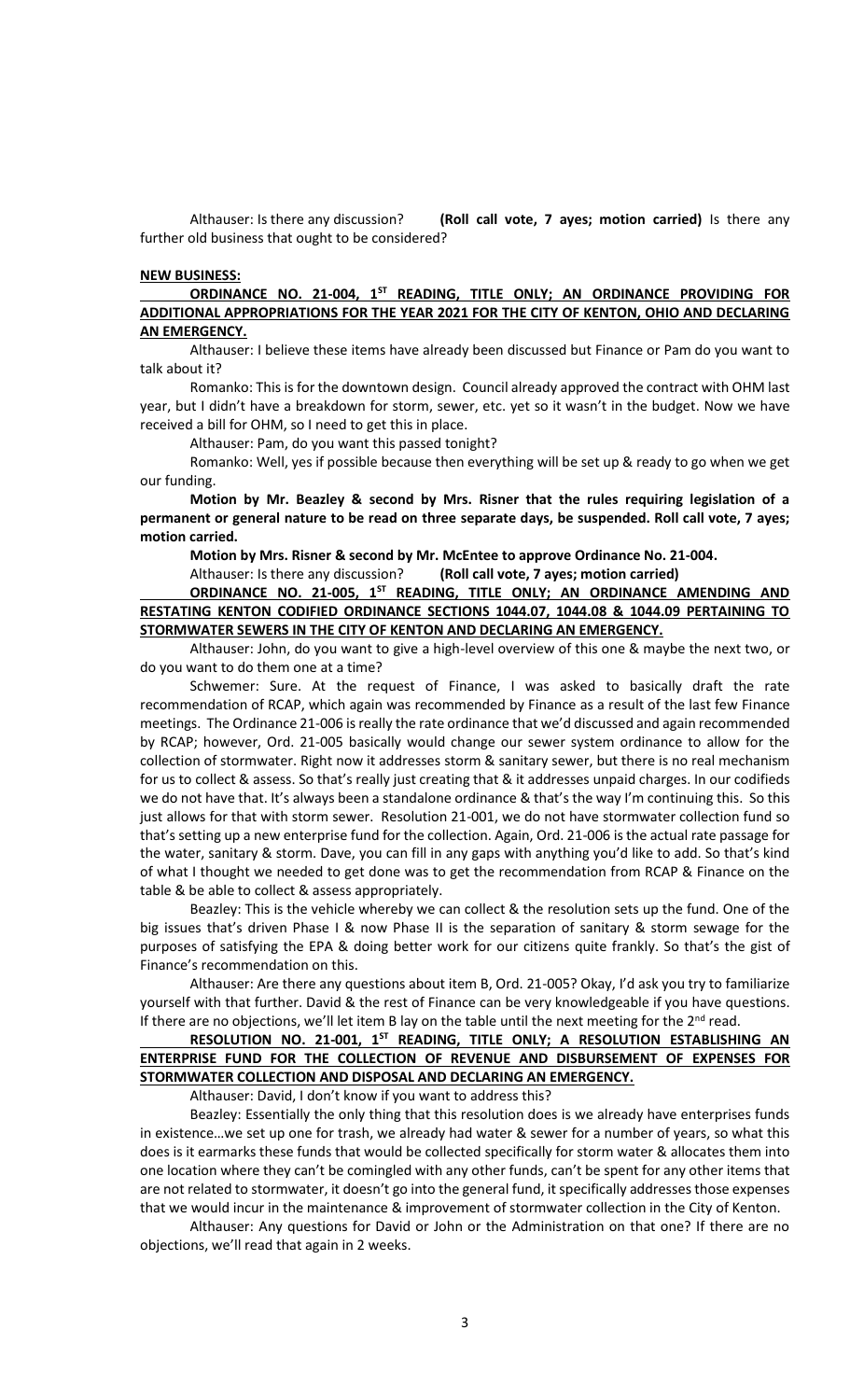# **ORDINANCE NO. 21-006, 1ST READING, TITLE ONLY; AN ORDINANCE APPROVING ADJUSTMENTS IN WATER AND SANITARY SEWER RATES AND THE ADDITION OF STORMWATER SEWER RATES OF THE CITY OF KENTON, OHIO AND DECLARING AN EMERGENCY.**

Althauser: I'll go to you David again. Do you want to talk about the philosophy behind how they were set?

Beazley: I think all of the members of Council had an opportunity in the past 2 Finance meetings prior to Council sessions to hear the reasoning. They heard the presentation from RCAP the need for the rate increase, which have been ignored for now 8 years, to get our water & sewer rates back into alignment with our water & sewer expenses and the predictable deterioration of equipment & facilities that need to be repaired or replaced. So it's a funding mechanism that we recognize is an ongoing & inflationary cost and we need to respond accordingly. I think the one piece in here that was a little bit different was dealing with the stormwater. Part of our funding is coming in 3 pieces…water, sanitary & stormwater were all of the phases and we've not even had a fund whereby to collect and/or pay expenses. So this also sets up an onus on each of the water billees, if you will, for a small contribution to the stormwater fund as well.

Althauser: For Council the reality is item D is the one to do a little research on and think through over the next few weeks. The other two are really just setting up the mechanisms to do what we need to do or be able to do any of this down the road. D is the meat & potatoes as it's the rates & how those rates will adjust over the next several years.

Beazley: One thing I didn't address that we did discuss & I want to just bring it back to everyone's attention, once we implement the recommended 5 yr. plan of RCAP we did provide for a regular rate percentage increase in subsequent years subject to the review of Council and the ability to waive that. So if our water fund becomes wealthy we have the ability to suspend that rate increase for the subsequent year and any years after that should it prove that we have sufficient rate in there to provide for our needs. Likewise for sewer and/or stormwater. So the mechanism is in there to automatically increase, but it is under an overview if you will of Council to review. So we set a March date for that which gives us the year end results December or early January & we've got a time frame to review that before those rates will go into place in March. That was our thinking was that we don't have to revisit this every time to set a new number for a rate, but we have the opportunity to view our funds & their health or lack thereof and make our decisions each year thereafter.

Althauser: Other comments or questions?

Steele: (can't hear)…raise the costs (can't hear)

Beazley: We always have unexpected things happen to us, Bart, and that's part of what RCAP…they go through these and review our system, our types of expenses, our wages and so forth, and then you factor in the "what if" to a certain extent because pieces & parts are destined to wear out and are going to have to be replaced. We hope they last this period of time, but they may only last a certain period and we may have an expense before we necessarily incur so there is some contingency in that.

Steele: You were saying equipment wears out but like my father always said, take care of it and it will last forever. I've been associated with many councils (can't hear) so the best way to stop costs is to maintain things…

Althauser: If there aren't any objections, we'll move this to a  $2<sup>nd</sup>$  read. Back to the fireworks... is there \$500 in the budget Dave?

Beazley: Yes sir.

Althauser: The only thing I'd throw out to Council to consider since we did not donate last year because they cancelled the event, this year they want to try to have a bigger/better celebration. So maybe give them the monies from last year as well. You don't have to act on it tonight, but the \$500 is already in the budget.

Taylor Klinger: I'm on that committee (can't hear)…they're really asking what you can do by way of volunteering time, however donating money is great too. (can't hear)….

Althauser: That's a point well taken. That's another…individually you could help out & I'm certain Taylor can help you talk to Denna directly. Again, I just wanted to throw that out there for your consideration, but it can be done at any time. Any other new business to be considered?

### **COMMENTS:**

Murray: I just wanted to announce that the Transfer Channel bid opening will be 3/18/21 at noon. I just wanted to give a shoutout to all the City employees for snow removal. They did a great job and it was a lot of hours. We want to thank the citizens for being patient with us. I think we have 63 miles of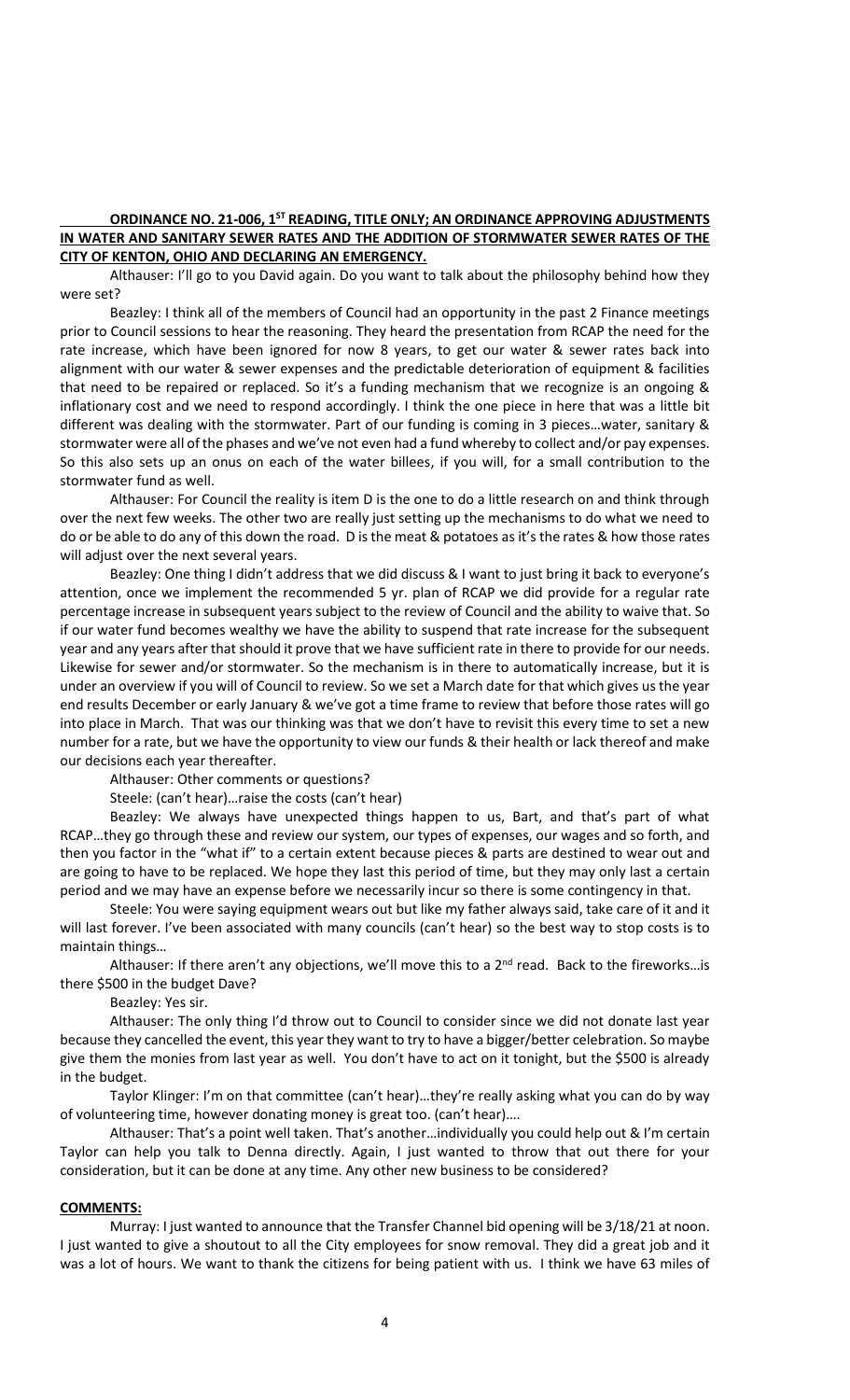streets that we have to plow and that doesn't include alleys. If you've ever seen our alleys when they're snow covered its hard to tell if its an alley or grass. So I just want to thank the citizens for being patient.

Steele: (can't hear)…with that big snow you couldn't see cars coming at intersections (can't hear).

Murray: We'll take that into account…we have a lot of new employees and when you're pushing big snow and can't see if there is a fire hydrant that's buried underneath, they're reluctant to push the snow completely out of the intersections for fear of hitting a hydrant.

Steele: (can't hear)…a map so they can know where they are (can't hear)

Murray: We will. I think we have 4 new employees that just started before the big snow.

Romanko: Nothing to report other than we're working on the audit.

Chief Musser: (can't hear…recorder is nothing but static)The new MARCS radio system has been implemented and is going well. So far we've had no complaints on central dispatching. They are doing a topnotch job and it's going incredibly smoothly.

FF Tate Peterson: (can't hear…recorder static) Chief Donnelly wanted me to let you know he & former Chief Russ Blue went to John Heilshorn's funeral as he was a firefighter in our department at one time. Our MARCS radios should be in the vehicles within 2 weeks. Tyler Pitts, who has been with us 8 or 9 years, passed his Paramedic test.

Rec Director, Taylor Klinger: (Can't hear…recorder static) We are having a Park Board meeting on Wednesday at 7PM. The quarry will open on April  $1^{st}$ . We had something tragic happen at the quarry…Dave Butler suffered a heart attack & died. He was an intricate part of the quarry as he helped Dewayne (quarry manager) out quite a bit. The family is asking that donations be made to the quarry. Both Chad Fenwick & Chief Musser did all they could for him until the ambulance got there. Cindy let our insurance company know of this tragic fatality as well. I'm working on updating each department page…we've had 71,509 view posts, 132 new likes, 2708 visits and 4 file downloads…so everything is moving along.

Althauser: Thank you, Taylor. If there is anything Council wants to add to the website, just let Taylor know.

Mayor Lynn Webb: Chief Musser & the KFD met with the administration & Barney Gammon on a presentation regarding the Geo Bit Tracker that can be used for people with autism or dementia. It's about the size of an oreo and it clips on (can't hear)…it connects to wifi, gps, cell towers, etc. and it's no cost to the City safety forces for the app. The caregiver can set up a geo fence around the property and if the fence is broken the tracker alerts the caregiver who can notify safety personnel. The tracker shows the location of the person along with a picture of the person. It could be really useful. Next, I'd like to give a shoutout to Our Place for doing senior meals. They hooked up with the Lima Agency and received another \$16,000 for the meals. They also plan on doing an easter meal like they did at Thanksgiving and Christmas. Also, we met with a contractor about the concrete deck and caulking at the pool. We'll probably do that after the pool closes in September because it will be an easier time to get it scheduled, but we're looking to get a couple of quotes. This will be done with capital budget funds that we were awarded. I want to touch base real quick about the Health Dept. budget paper you have...you'll notice that the City gives a significant amount of \$88,500 and I believe that's ORC so the townships and villages make up the other 2/3. I believe the Commissioners provide the office space. Up until recently the Commissioners were updated twice monthly on how things are going at the health dept., but I think they changed that to once per month. I think it would be beneficial and I'd leave it up to you, but if they would report to us as well to keep us informed & answer questions. But that's entirely up to you. An update on the Public Works…the new truck with the dump bed arrived today & the guys are really excited & very grateful & thankful to Council for this. Burl thought they will probably use it a lot with the Dura Patcher. The Street Crews will be starting tree removal, the guys are out working on catch basins and manholes making repairs & doing digs (can't hear). And finally, I think we've had ample enough time and as we drive around the City, which is quite often, we need to address the trash totes being left at the curb. So starting April  $5<sup>th</sup>$  we will enforce what is implemented in our ordinance. The 1<sup>st</sup> time we will have the help of the police, but the carts will be taken up to the residence and you'll be given a warning ticket. After that ticket any future violations will be \$20 added to your water bill. If they keep doing it, the water will be shut off. So, it's personal responsibility to get them up…we've had time for everybody to get used to how it needs to be. I'd appreciate if our community members would continue to work hard and reach out & help your neighbor and if you see one sitting out maybe make contact with your neighbor to help them get the trash tote up and if you see one laying in the street stop & pick it up & roll it up out of the road at least. I am in constant contact with Republic & they really helped us out through the snow thing…there was kind of some confusion, but I think that will help tremendously. So April  $5<sup>th</sup>$  is when we're going to start that. That's all I have.